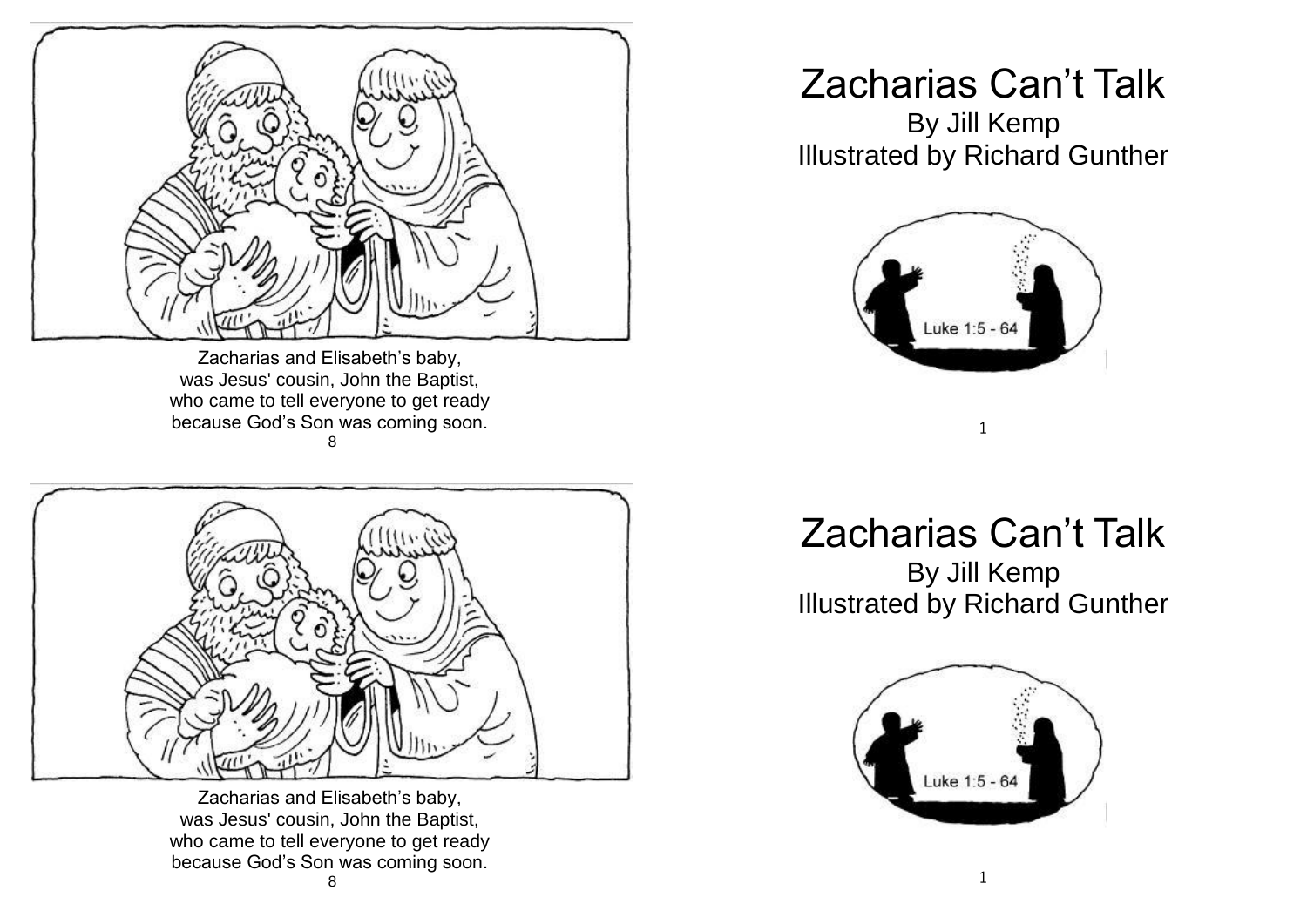

Zacharias was a good man. He loved to pray as he helped in the temple at Jerusalem, but he was sad because he had no children.



And, just as the angel had said, Zacharias could not talk until after his baby was born. "His name is John," said Zacharias. 7





Zacharias was a good man. He loved to pray as he helped in the temple at Jerusalem, but he was sad because he had no children.



And, just as the angel had said, Zacharias could not talk until after his baby was born. "His name is John," said Zacharias.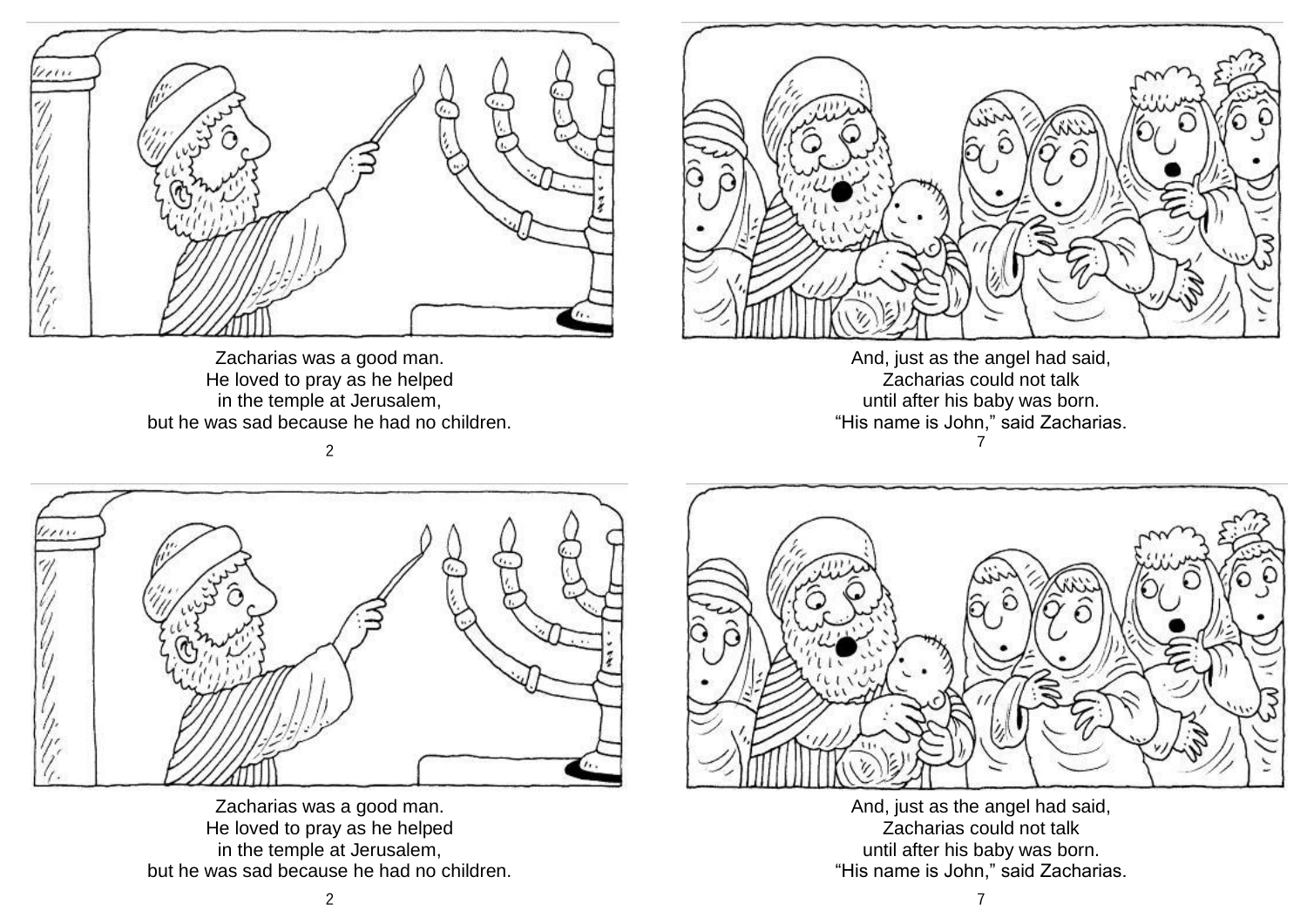

When Elisabeth was six months pregnant her cousin Mary came to visit her. As Mary called out, Elisabeth's baby, in her tummy, was so happy he began to jump. 6



One day, while he was busy in the temple, the angel Gabriel suddenly appeared in front of him, with a message from God.





When Elisabeth was six months pregnant her cousin Mary came to visit her. As Mary called out, Elisabeth's baby, in her tummy, was so happy he began to jump.



One day, while he was busy in the temple, the angel Gabriel suddenly appeared in front of him, with a message from God.